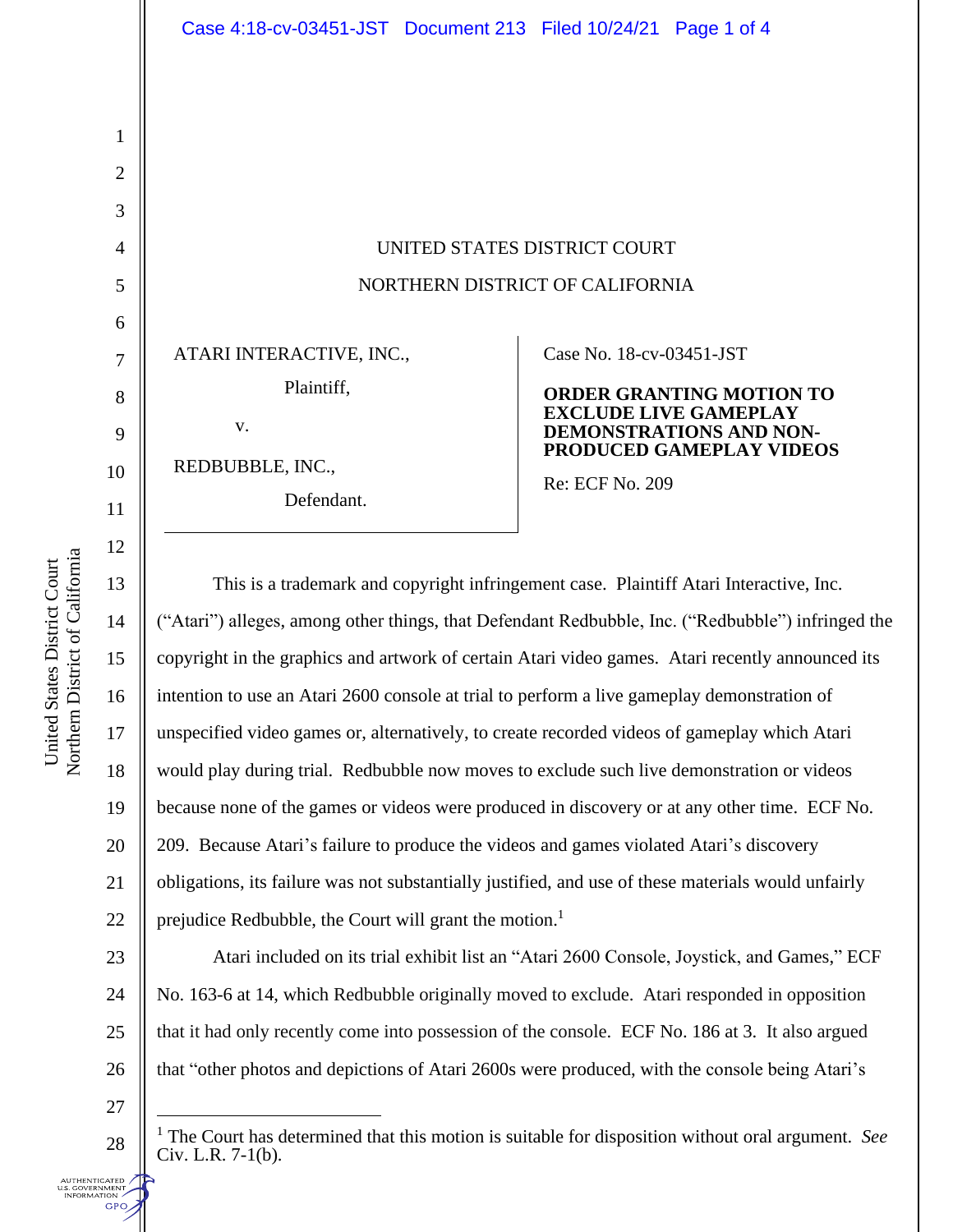## Case 4:18-cv-03451-JST Document 213 Filed 10/24/21 Page 2 of 4

Northern District of California Northern District of California United States District Court United States District Court

1

2

3

4

5

6

7

8

9

10

11

12

13

14

15

16

17

18

19

most iconic product . . . . There is nothing prejudicial about introducing the actual console as an exhibit at trial." *Id.* (citation and parenthetical omitted). After reviewing this opposition, Redbubble withdrew its motion as to the console exhibit. ECF No. 209 at 7. It now contends that "Atari's statements conveyed that Atari intended to use the console to show the appearance of the console, as would 'photos and depictions of Atari 2600s,' rather than powering it on to perform a live gameplay demonstration" and that "Atari's [prior] opposition made no reference to games at all." *Id.* Redbubble does not object to the display of the game console to the jury as a physical object. It does object, however, to the live demonstration of the video games the console is capable of playing.

Redbubble does not dispute that it produced neither the physical Atari 2600 Console nor any gameplay videos during fact discovery, even though they were responsive to Redbubble's requests for production. It also does not dispute that it failed to disclose gameplay videos or a planned live gameplay demonstration on its trial exhibit list. It argues, nonetheless, that it disclosed its intent to use the Atari 2600 by disclosing photographs of the Atari 2600 in discovery. ECF No. 211 at 3. It further contends that "the console was mentioned throughout the depositions of both Casandra Brown (Atari's Director of Licensing) and Fred Chesnais (Atari's ex-CEO), including by Redbubble's counsel. All involved knew that the Atari 2600 console was an iconic product sold by Atari, and the game system on which many of the iconic games could be played." ECF No. 211 at 3 (citations and parentheticals omitted).

20 21 22 23 24 25 26 27 28 Federal Rule of Civil Procedure 26(a) requires parties to disclose the witnesses "that the disclosing party may use to support its claims or defenses." Fed. R. Civ. P.  $26(a)(1)(A)(i)$ . Rule 26(e) requires parties to supplement their disclosures "in a timely manner if the party learns that in some material respect the disclosure or response is incomplete or incorrect, and if the additional or corrective information has not otherwise been made known to the other parties during the discovery process or in writing." Fed. R. Civ. P.  $26(e)(1)(A)$ . "If a party fails to provide information or identify a witness as required by Rule 26(a) or (e), the party is not allowed to use that information or witness to supply evidence on a motion, at a hearing, or at a trial, unless the failure was substantially justified or is harmless." Fed. R. Civ. P.  $37(c)(1)$ .

2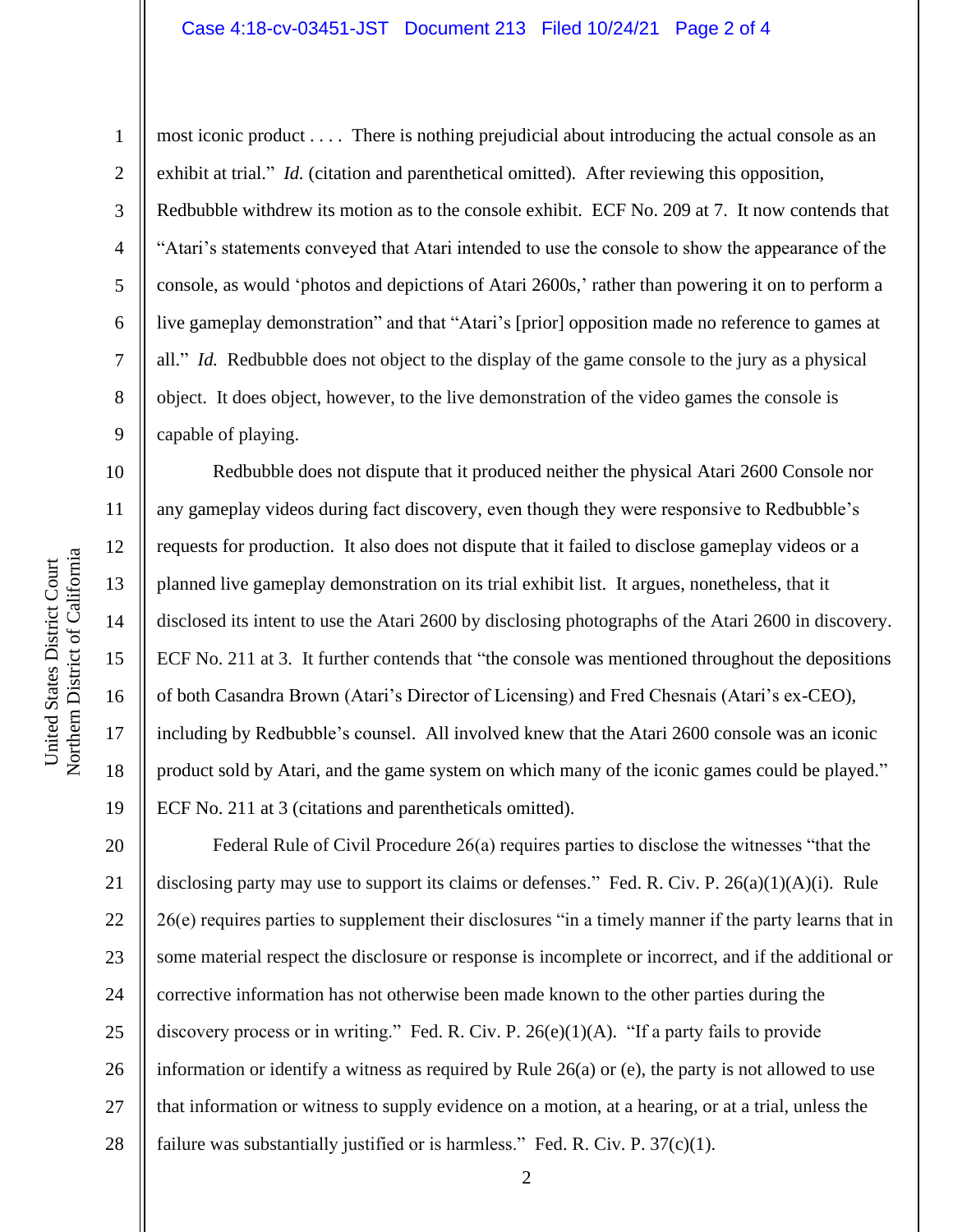## Case 4:18-cv-03451-JST Document 213 Filed 10/24/21 Page 3 of 4

In addition to, or instead of, that sanction, the court may also impose any of the other appropriate sanctions provided for in Rule 37. Fed. R. Civ. P.  $37(c)(1)(C)$ . "The party facing sanctions bears the burden of proving that its failure to disclose the required information was substantially justified or is harmless." *R & R Sails, Inc. v. Ins. Co. of Pa.*, 673 F.3d 1240, 1246 (9th Cir. 2012).

The Court finds that neither the disclosure of photographs of the Atari 2600 nor the late disclosure of the physical console satisfied Atari's obligation to disclose gameplay videos or Atari's intent to use the console for purposes of live demonstration at trial. Nor did the reference by certain witnesses to the physical console constitute sufficient "additional or corrective information . . . made known to the other parties during the discovery process or in writing." Fed. R. Civ. P. 26(e)(1)(A).

Atari argues that Redbubble should have propounded a request for inspection of the Atari 2600 console when Atari produced photographs of it. ECF No. 211 at 3. This argument is unpersuasive. Atari has represented that it only came into possession of the physical console recently. If this representation was accurate, then at the time it produced Atari 2600 photographs to Redbubble it had no physical console to inspect. It also is unclear how physical inspection of the console pursuant to Rule 34 of the Federal Rules of Civil Procedure would have put Redbubble on sufficient notice of the videos or gameplay Atari intends to show the jury.

19 20 21 22 23 24 25 The Court further finds that Atari's failure to produce these materials previously was neither substantially justified nor harmless. The parties are literally on the eve of trial – jury selection will occur tomorrow – and there is no reason this evidence could not have been produced earlier. As the Court observed in connection with an earlier motion to exclude, "[b]ecause Atari created the evidence, the timing of its creation was solely within Atari's control. It could have created and produced it within the discovery cut-off period. Because it did not do so, the evidence must be excluded." ECF No. 197 at 13-14.

- 26 / / /
- 27  $//$
- 28  $//$

1

2

3

4

5

6

7

8

9

10

11

12

13

14

15

16

17

18

3